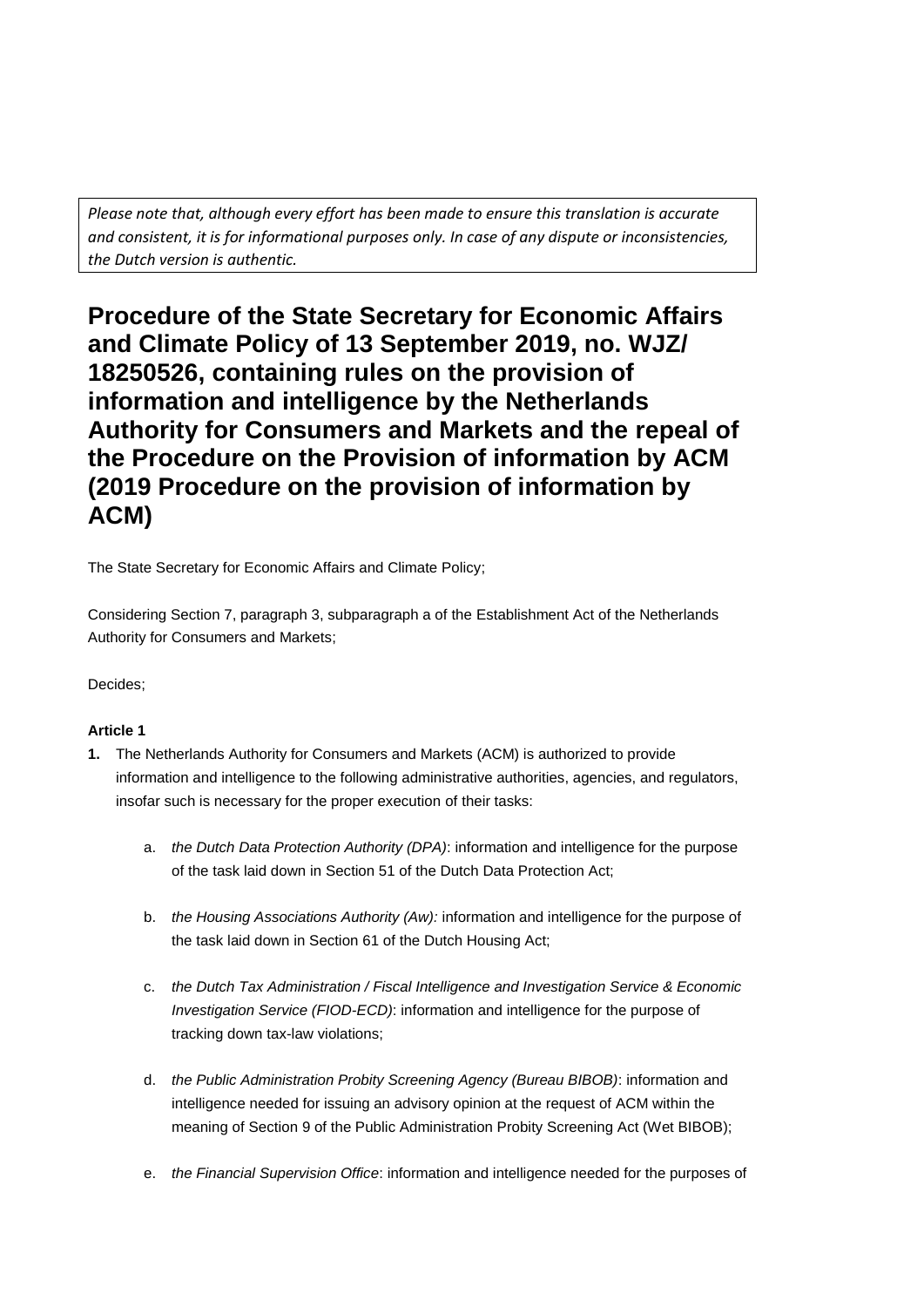the tasks laid down in Section 110 of the Dutch Notaries Act and in Section 30 of the Law on Judicial Officers;

- f. *the Copyright Supervisory Board (CvTA)* within the meaning of Section 2 of the Dutch Act regarding Oversight of Collective Management Organizations for Copyrights and Neighboring Rights: information and intelligence for the purpose of its tasks laid down in that section;
- g. *the Dutch Media Authority (CvdM)*: information and intelligence for the purpose of the task laid down in Section 7.1 of the Dutch Media Act;
- h. *the Dutch Health and Youth Care Inspectorate (IGJ)*: information and intelligence for the purpose of enforcement of compliance with Sections 82 through 96 of the Dutch Medicines Act;
- i. *the Human Environment and Transport Inspectorate, Intelligence and Investigation Service (ILT/IOD)*: information and intelligence for the purposes of the tasks laid down in Section 3 of the Dutch Act on Special Investigative Services;
- j. *the Inspectorate SZW (Social Affairs and Employment)*: information and intelligence for the purpose of enforcement of compliance with the laws and regulations concerning working conditions, the labor market, labor relationships, and the social security system;
- k. *the Inspectorate SZW*, detection department: information and intelligence for the purpose of the task laid down in Section 3 of the Dutch Act on Special Investigative Services;
- l. *the Netherlands Gaming Authority*: information and intelligence for the purpose of the task laid down in Section 33b of the Dutch Betting and Gaming Act;
- m. *the National Cyber Security Centre*: information and intelligence for the purpose of tracking down and combating cybercrime;
- n. *the Dutch central bank DNB*: information and intelligence for the purpose of the task laid down in Section 1:24 of the Financial Supervision Act, Section 151 of the Dutch Pensions Act, and Section 146 of the Occupational Pension Scheme (Mandatory Membership) Act;
- o. *the Dutch Healthcare Authority (NZa)*: information and intelligence for the purpose of the task laid down in Section 16 of the Health Care Market Regulation Act;
- p. *The Dutch Public Prosecution Service (OM)*: information and intelligence for the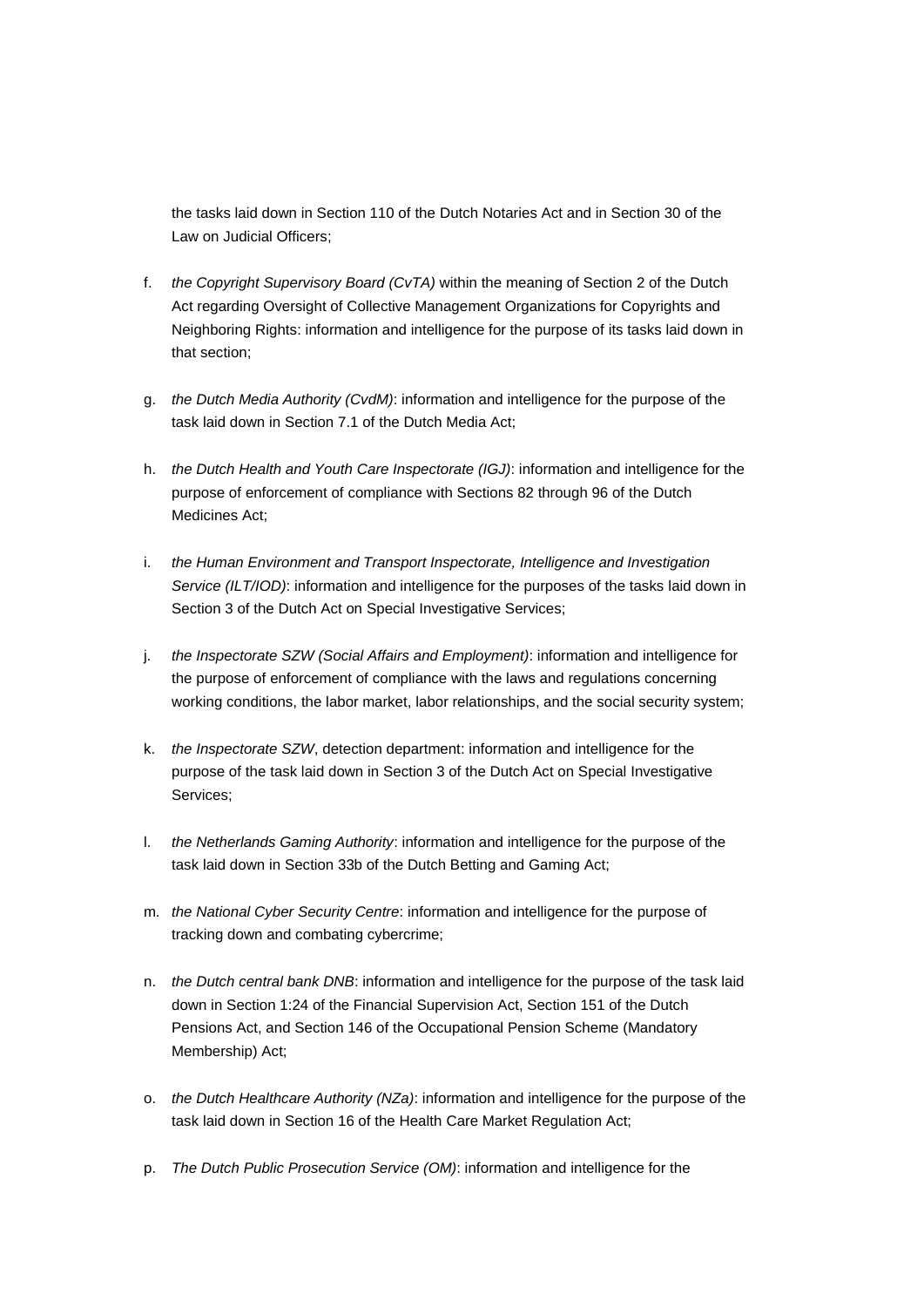purpose of the task laid down in Section 124 of the Judiciary Organization Act;

- q. *the Dutch police*: information and intelligence for the purposes of the task laid down in Section 3 of the 2012 Dutch Police Act;
- r. *The Dutch Tax Administration:* information and intelligence for the purpose of enforcement of Dutch tax law, as referred to in Section 2, paragraph 1, subparagraph a of the State Taxes Act;
- s. *the National Police Internal Investigations Department*: information and intelligence for the purposes of investigations into government officials or semi-government officials;
- t. *The Dutch Authority for the Financial Markets (AFM)*: information and intelligence for the purpose of the task laid down in Section 3.1 of the Dutch Act on Enforcement of Consumer Protection (Whc) and Section 1:25 of the Financial Supervision Act;
- u. *the Netherlands Food and Consumer Product Safety Authority (NVWA)*: for the purposes of enforcement of compliance with laws and regulations concerning food safety, product safety, alcohol and tobacco, animal health, animal welfare, fisheries, plants, and agriculture and nature;
- v. *the Netherlands Food and Consumer Product Safety Authority (NVWA), Intelligence and Investigation Service*: information and intelligence for the purposes of the task laid down in Section 3 of the Dutch Act on Special Investigative Services.
- **2.** The Netherlands Authority for Consumers and Markets is authorized to provide information and intelligence to individuals or boards, working under the authority of the Minister of Economic Affairs and Climate Policy or the Minister of Infrastructure and Water Management, insofar such is necessary for the proper execution of the powers statutorily granted to them to issue decisions or to carry out acts other than issuing decisions.

#### **Article 2**

The Procedure on the provision of information by ACM is repealed.

## **Article 3**

This procedure will enter into force on the day after the publication date of the Dutch Government Gazette in which it will be published.